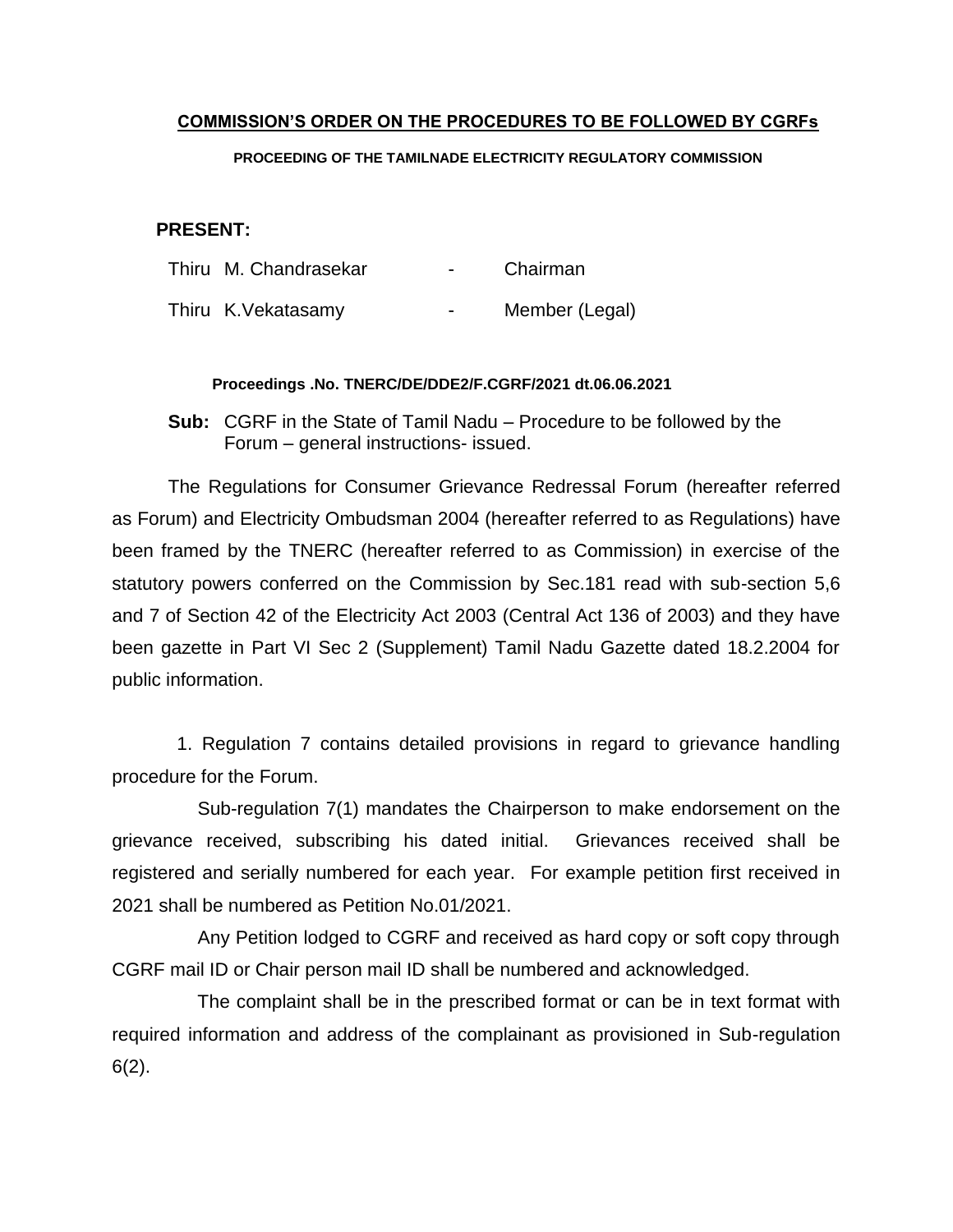2. Sub-regulation 7(2) stipulates that within five working days of receipt of a consumer grievance, the Forum shall send an acknowledgement to the complainant.

 3. Sub-regulation 7(4) stipulates that when a complaint is allowed to be proceeded, a copy of the admitted complaint shall be forwarded simultaneously to the Nodal Officer of the concerned licensee for redressal or to file objection in writing if the licensee is not agreeable to the request of the complainant.

If the Nodal officer redresses the grievance without the need for the petitioner to appear before the Forum, the acknowledgement from the complainant for having been redressed his grievance should be obtained and submitted to the Forum with a detailed report of the Executive Engineer covering the grievance and the date war work carried out for the redressal and final result. All the data connected with the petition and the status of grievance before and after carrying out the work must be fully explained in the report of the Executive Engineer.

The Forum if satisfied to the effect that the grievance is redressed fully as required by the petitioner, shall record the details in the register with signature of all members and Chairperson as the final step of disposal. If not satisfied, the Forum shall summon the nodal officer and seek personal explanation of the report submitted and issue further direction to the nodal officer as deemed fit and necessary by the Forum.

The Nodal officer should not dispose the petition on his own, without submitting the report to the Forum for statutory disposal.

 4. Sub-regulation 7(5) stipulates that the licensee shall furnish the para-wise remarks on the grievance to the Forum and the complainant within 10 days of receipt of the letter from the Forum, failing which the Forum shall proceed on the basis of the material record available. The complainant can represent by himself or through a representative of his choice. Where the complainant or his representative fails to appear on the date of hearing before the Forum, the Forum may decide it on merit.

 5. Sub-regulation 7(7) stipulates that on receipt of the comments from the licensee or otherwise, the forum shall complete enquiry as expeditiously as possible and every endeavor shall be made to pass appropriate order on the complaint within a maximum period of fifty days from the date of receipt of complaint by the Forum.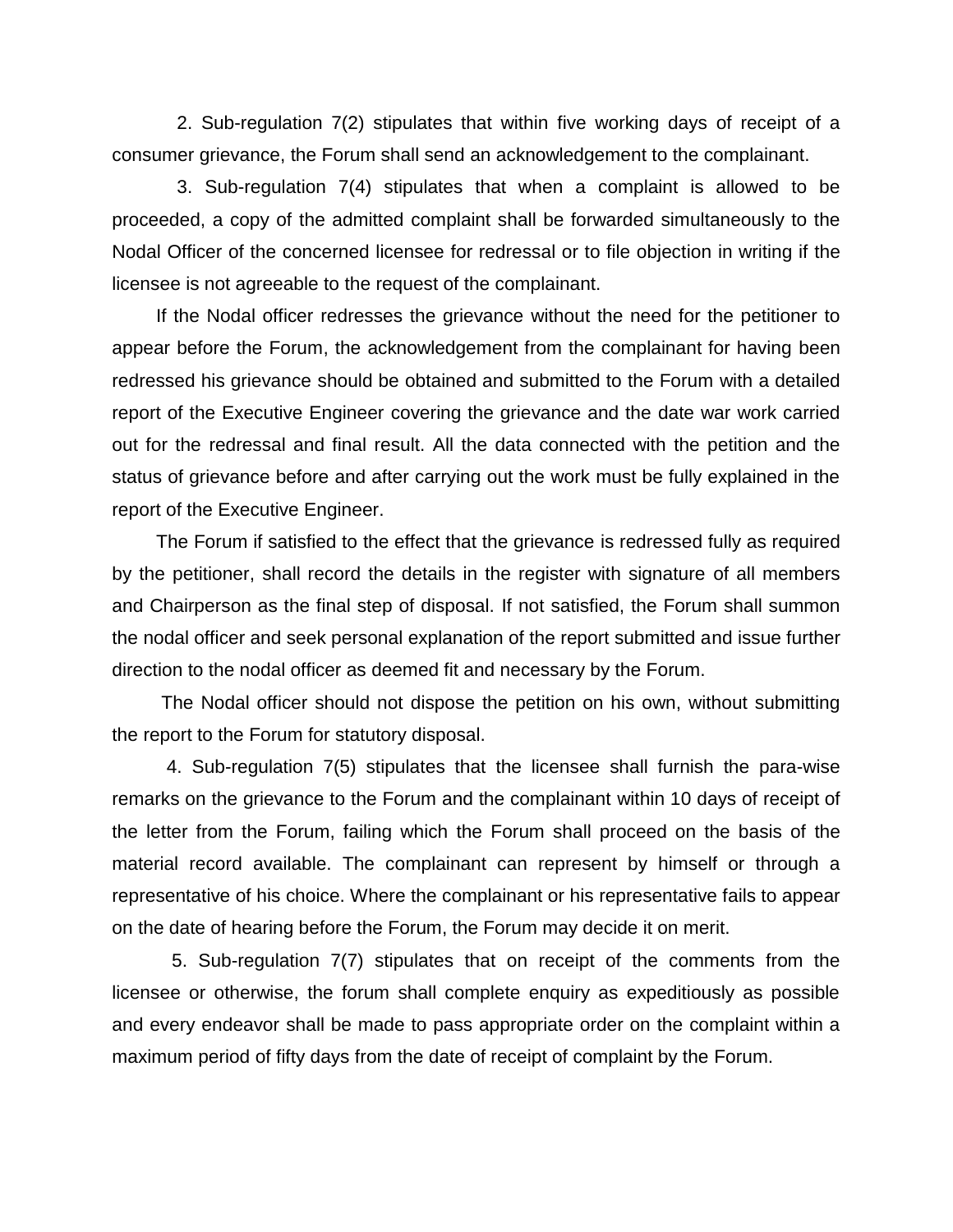6. When only two members including the Chairman are present for a meeting of the Forum and in the event of equality of votes while dealing with a complaint, the petition should not be kept pending either for placing in the next meeting with all members or for appointment of the third member. As per sub-regulation 7(8), all decisions shall be taken by a majority of votes by the members present and in the event of the equality of the votes, the facts may be recorded and referred to the Electricity Ombudsman for final orders.

 7. The decisions of the forum shall be strictly in accordance with the provisions of the Act, the rules and regulations made there under and in particular the Tamil Nadu Electricity Supply Code and the Tamil Nadu Electricity Distribution Code and the directions of the Commission and it is not open to the Members and the Chairperson of the Forum to deviate either expressly or impliedly from the provisions of the Act or the rules or regulations made there under or the Tamil Nadu Electricity Supply Code or the Tamil Nadu Electricity Distribution Code or the directions of the Commission while taking the decisions by the Forum.

### 8**. CGRF shall pass speaking orders:**

8.1 The CGRF shall pass clear, conclusive speaking orders.

 8.2 The order should be decisive with citation of provisions of Act/Codes/Regulations/Rules/orders of the Commission etc., The Number of the Regulation or Sub-Regulation of the Code/ Section or subsection of the Act etc., must be mentioned precisely and authoritatively.

 8.3 The Forum shall not pass a simple or one page order without narrating the facts of the case, the issues involved and the contentions put forth by both the complainant and the respondent.

 8.4 It is pointed out that the statutory requirement of forwarding the complaint to the concerned licensee to file their objections or para-wise remarks would indicate the fact that the order of the Forum should be a speaking order recording the contentions put forth by both parties. It is well settled by case law that when an order passed by a statutory or quasi-judicial authority which is subject to further appeal, the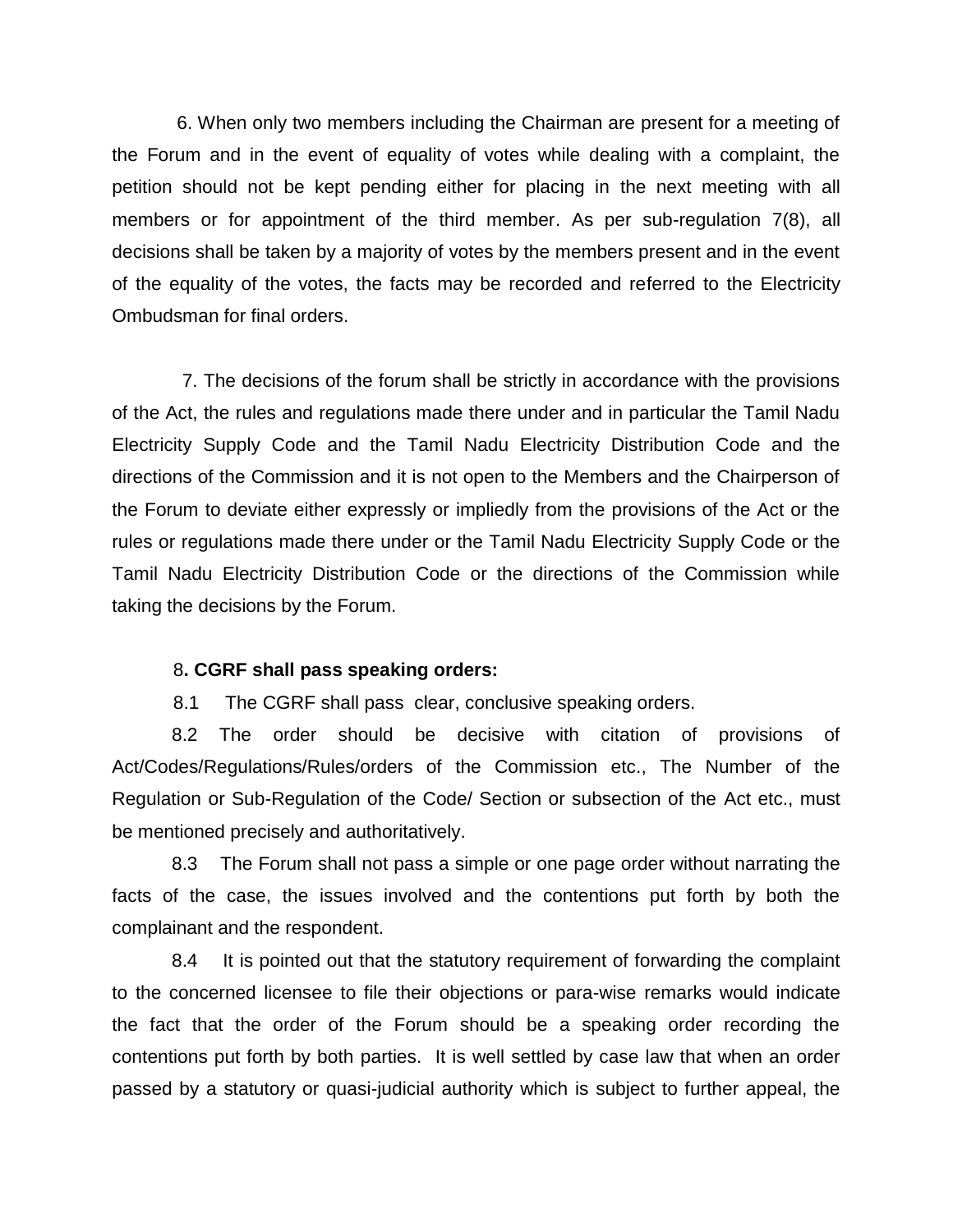order must be a speaking order narrating the contentions of the petitioner and the respondent and effectively meeting the contentions put forth by both parties.

 8.5 The orders issued with non compliance of the grievance of the petitioner either fully or partially, should spell out in the last para of the order the provision of appeal available under Regulation 8 for the aggrieved consumer before the Electricity Ombudsman specifying the time limit of 30 days from the date of order of the Forum.

 8.6 All the members present and Chairperson shall sign with date every order passed by the Forum. The original signed order shall be given to both petitioner and the licensee.

 8.7 The order of the Forum must either be handed over in person with dated acknowledgement or sent by RPAD.

 8.8 Passing of final order shall not be delegated to the subordinate official of the TNEB.

 8.9 If any additional document is required to be furnished by the petitioner in regard to disposal of the petition, the petitioner shall be asked to produce the same to the Forum during the next hearing. The petitioner should not be directed to approach the nodal officer of the Licensee with such additional document for redressal of the grievance and disposal by the nodal officer himself.

 8.10 The order of the Forum shall be in the judicial format and not in the conventional letter format or note format. A model format is annexed for adoption.

 8.11 The Chairperson shall ensure that the Counter/Rejoinder filed to the Electricity Ombudsman shall also be in judicial format and not in office letter format. The Counter and rejoinder shall contain clarity in contention, required details, grounds, Statutory authorities on which the counter relies, their copies, replies to all points raised in the appeal and typeset references.

9. Sub-regulation 7(8) specifies that it is not open to the Members and the Chairperson of the Forum to deviate either expressly or impliedly from the provisions of the Act or the Rules or Regulations made there under or the directions of the Commission while taking the decisions by the Forum. It is to be noted that as per Sec 142 of the Electricity Act 2003 (Central Act 36 of 2003), if the Commission is satisfied that any person has contravened any of the Regulations made under the Act, the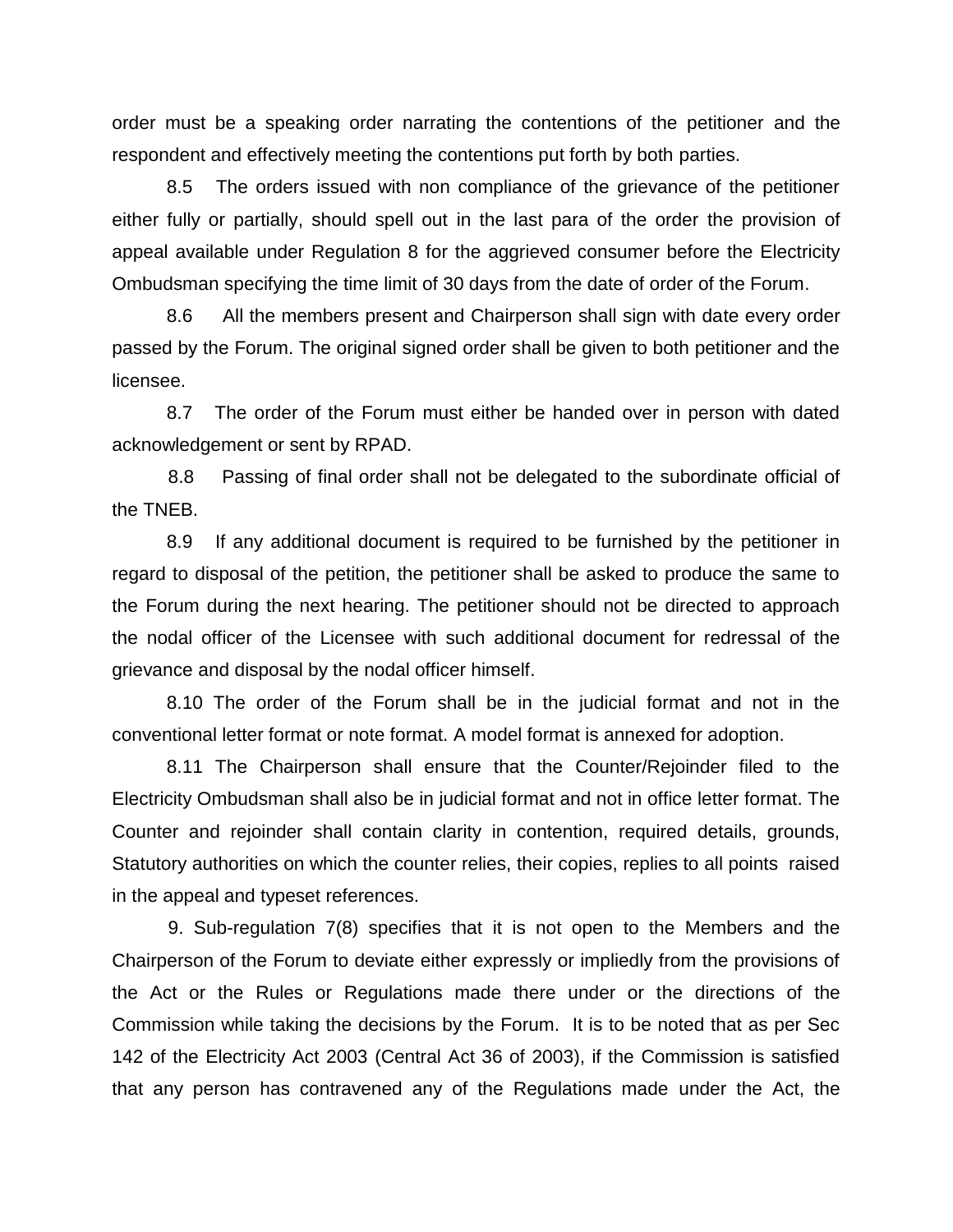Commission may initiate penal action under the said Section 142 of the Act. Any violation of statutory provisions contained in Regulation 7 by the Forums would attract proceedings under Sec.142.

### 10.0 **CGRF Chairman's duties:**

10.1 The following are the basic references required for dealing with petitions received by the Forum:

1. Consumer Grievance Redressal Forum and Electricity Ombudsman regulations

- 2. Tamil Nadu Electricity Distribution Code
- 3. Tamil Nadu Electricity Supply Code
- 4. Electricity Act 2003 and Electricity Rules 2005

 The Chairman shall supply copies of the above to the members of the forum.

 10.2 The Forum hearing shall be conducted like a court proceedings. The hearing shall be conducted in conference / meeting hall available in the circle office. The names and designation of the Chairman and members shall be displayed in their respective tables. The Chairman shall be neutral in his capacity as Chairperson of the Forum and conduct the hearing in unbiased manner and devote his time exclusively for the proceedings during hearing.

10.3 Sub–regulation 3(6) specifies that *"The quorum of the Forum shall be two among the three members, which includes the Chairperson. The post of the members shall not be kept vacant for more than two months".*

It is the responsibility of the Chairman of the Forum, to act promptly and ensure that the vacancies of the members of the Forum are filled up in time so that the Forum always has sufficient quorum to dispose the petitions received. One member with financial/legal profession shall be nominated by the District Collector and another member of NGO shall be nominated by the Commission. The District Collector and the Commission shall be requested six months in advance as and when a vacancy would arise. Minimum three proposals of nomination of candidates fulfilling the qualification and eligibility as stipulated in sub-regulation 3(4) shall be sent to the District Collector or the Commission as the case may be in the specified format by the Commission to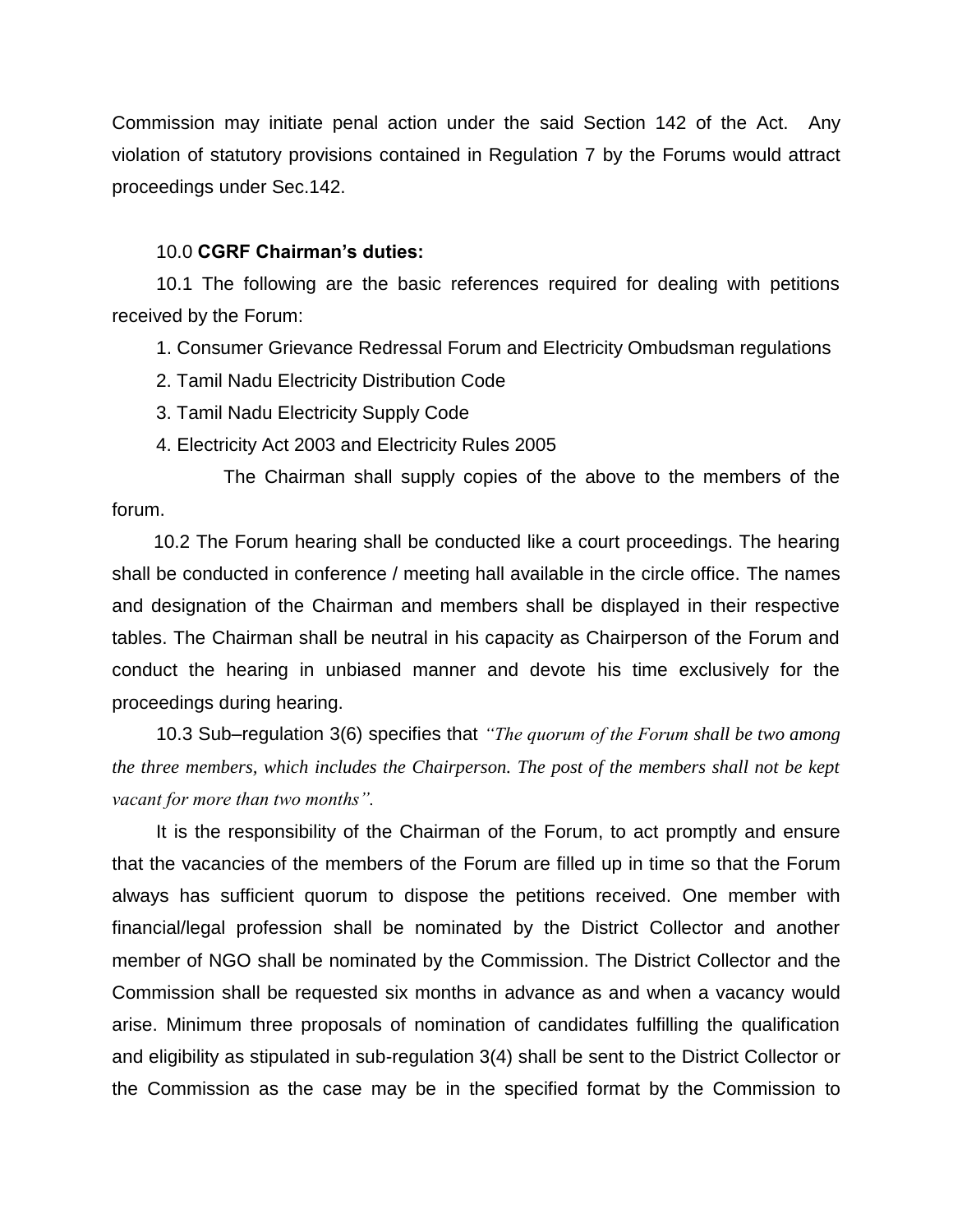enable the Collector/ Commission to nominate one among the proposed nominations by the Chairman of the Forum. The proposals shall be in complete shape with details of bio-data, proof of age, educational qualification, copies of relevant documents, membership details of consumer organization; contribution to consumer cause etc without giving scope for unnecessary correspondence and delay. The individual formats specified by the Commission for submission of applications for both cases of nominations by the District Collector and the Commission shall be filled up by the candidates and duly authenticated by the Superintending Engineer.

The model formats are annexed for ready reference.

The District Collector/Commission shall not be simply addressed to nominate a member without enclosing the proposal of minimum three nominations.

For inviting nomination proposal from consumer organization, the consumer organizations registered with District collector's office shall be addressed besides wide publicity.

10.4 Chairman is responsible for compliance of the time schedules prescribed for dealing with consumer grievance petition.

10.5 Chairman of the Forum is responsible for ensuring the dissemination of the information on CGRF to the common public/ consumers. The minimum requirements are:

a) Display a prominent and eye catching notice in Tamil, at all offices of the distribution, starting from each section office, bill collection centers informing the consumers the existence of CGRF, address, E mail ID .

b) Print the following statement in the bills/receipts issued by the licensee (TNEB). *"Consumers whose grievance is not redressed by the official of the licensee may approach the Consumer Grievance Redressal Forum (CGRF) "*

10.6 The Chairman shall educate all sub ordinate officers about the forum, its purpose, governing regulations, and role of the field officers in fulfilling the statutory provisions of the Regulation etc.

10.7 Since the disposal is time bound, the Chairman shall designate the Executive Assistant or PRO and make them responsible for day to day checking of mails of the Forum and the Chairperson, maintenance of register, acknowledgement of the petition